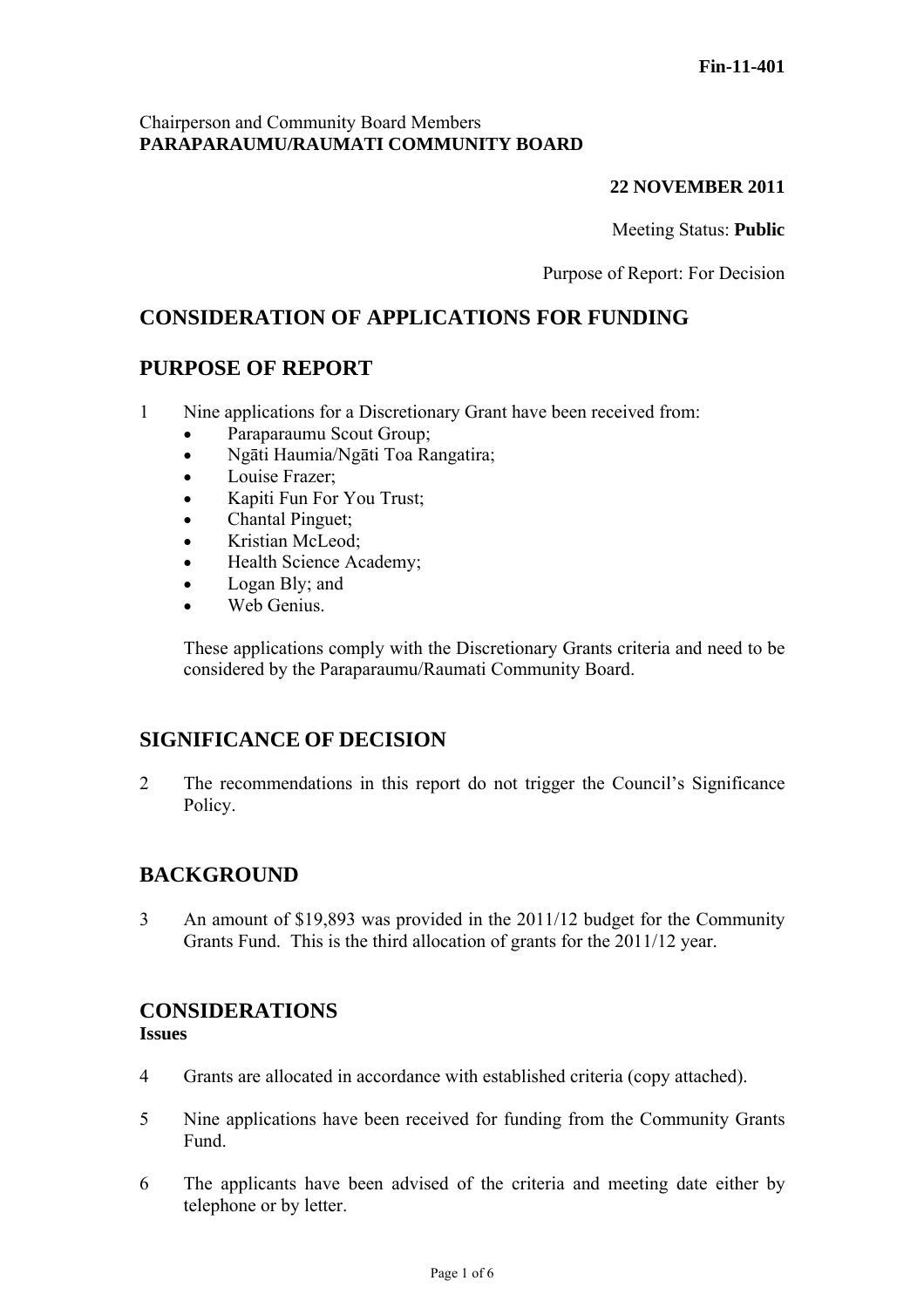## **Applications from the Community Grant Fund**

#### Paraparaumu Scout Group

7 Dennis Burton Group Leader on behalf of the Paraparaumu Scout Group has applied for a grant of \$500 to assist with scouting activities.

This application can be considered under Eligible Purposes 2; *Special project or activity.* 

#### Ngāti Haumia/Ngāti Toa Rangatira

8 Carol Reihana on behalf of Ngāti Haumia/Ngāti Toa Rangatira has applied for a grant of \$500 to assist with the cost of taking part in the Waitangi Celebrations 2012.

This application can be considered under Eligible Purposes 2; *Special project or activity.* 

Louise Frazer

9 Louise Frazer has applied for a grant of \$500 to assist with the costs of taking part in a World Challenge expedition to Thailand and Cambodia.

This application can be considered under Eligible Purposes 2; *Special project or activity.* 

#### Kapiti Fun For You Trust

10 Patricia Winskill on behalf of Kāpiti Fun For You Trust has applied for a grant of \$500 to assist with the costs of advertising to promote their out of school holiday programmes.

This application can be considered under Eligible Purposes 2; *Special project or activity.* 

Chantal Pinguet

11 Chantal Pinguet has applied for a grant of \$455 to cover the cost of half of the tuition to attend a Performance Course at the 2012 Royal Academy of Dance International Summer School.

This application can be considered under Eligible Purposes 2; *Special project or activity.* 

Kristian McLeod

12 Kristian McLeod has applied for a grant of \$500 to assist with the costs associated with representing New Zealand in a Basketball Tournament in Australia

This application can be considered under Eligible Purposes 2; *Special project or activity.*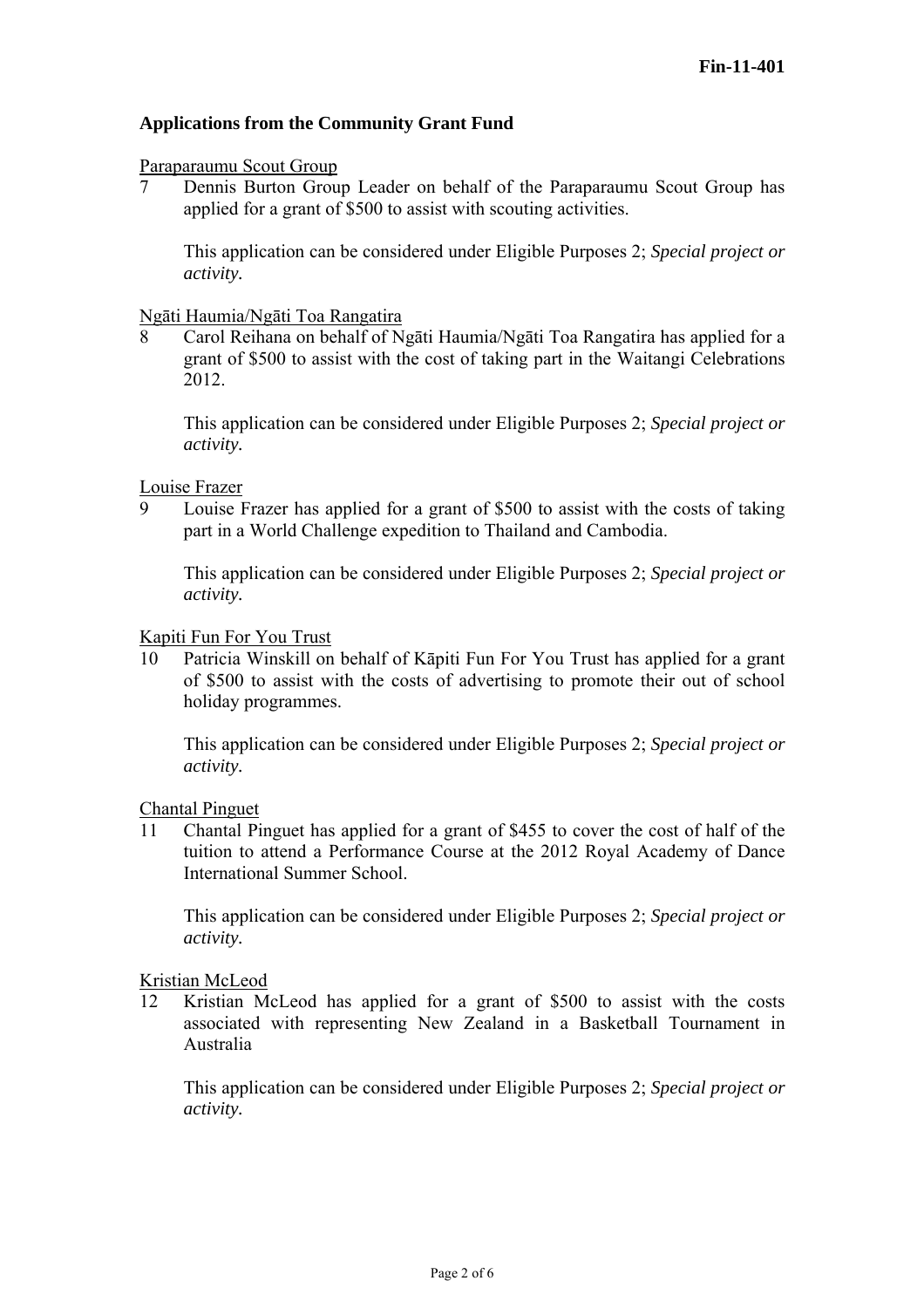## Health Science Academy

13 Roger Booth on behalf of the Health Science Academy has applied for a grant of \$500 to assist with the costs of travel expenses to Auckland to visit three South Auckland Academies

This application can be considered under Eligible Purposes 2; *Special project or activity.* 

Logan Bly

14 Logan Bly has applied for a grant of \$500 to assist with costs for attending a Ricki Herbert Football Academy International Football tour to Sydney in January 2012.

This application can be considered under Eligible Purposes 2; *Special project or activity.* 

The Web Genius Central Ltd

15 Mickey Poppy-Lees on behalf of The Web Genius Central Limited has applied for a grant of \$500 to assist with the costs of fundraising for Youth Quest.

This application can be considered under Eligible Purposes 2; *Special project or activity.* 

## **Financial Considerations**

16 Budget allocation for 2011/12 year.

|                   |                 |                     |              | <b>Balance</b>       |
|-------------------|-----------------|---------------------|--------------|----------------------|
| 2011/12 Budget    |                 | <b>Grants total</b> |              | <b>Available for</b> |
| <b>Allocation</b> | Date of meeting | per meeting         | <b>Total</b> | <b>Distribution</b>  |
| \$19,893          | 19 July 2011    | \$1,912.94          | \$1,912.94   | \$17,980.06          |
|                   | 30 August 2011  | \$2,000.00          | \$3,912.94   | \$15,980.06          |
|                   | 11 October 2011 | \$3,500.00          | \$7,412.94   | \$12,480.06          |

17 The following list shows all the grants made to date from the Paraparaumu/ Raumati Community Board Grants Fund in the 2011/2012 financial year, for the Board's information.

| <b>Date</b> | <b>Recipient</b>                      | <b>Amount</b> | <b>Purpose of Grant</b>                                                     | <b>Report</b><br><b>Back</b> |
|-------------|---------------------------------------|---------------|-----------------------------------------------------------------------------|------------------------------|
| $19-07-11$  | <b>Business House</b><br>Netball Club | \$412.94      | To purchasing six game<br>quality netballs                                  |                              |
| $19-07-11$  | Presentation<br><b>Sisters</b>        | \$500         | Hall rental and overnight<br>security for the 2011<br><b>Mission Gala</b>   | Received                     |
| $19-07-11$  | Kapiti Primary<br>School PTA          | \$500         | Building a new junior<br>sandpit and shade sail in the<br>school playground | Received                     |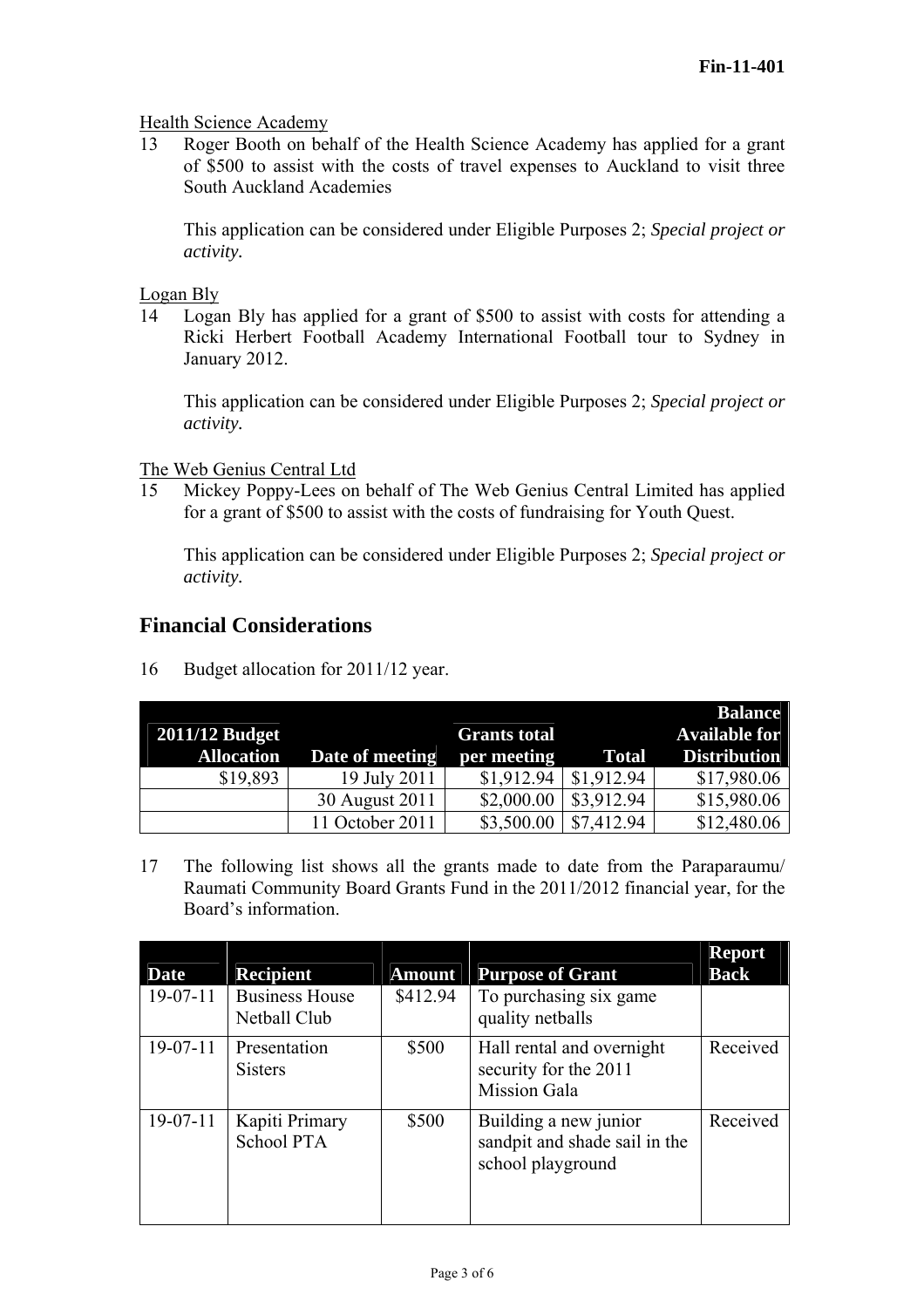| Date           | <b>Recipient</b>                                         | <b>Amount</b> | <b>Purpose of Grant</b>                                                                      | <b>Report</b><br><b>Back</b> |
|----------------|----------------------------------------------------------|---------------|----------------------------------------------------------------------------------------------|------------------------------|
| $19-07-11$     | Amy Skelsey                                              | \$500         | Outward Bound course in<br>December 2011                                                     |                              |
| $30 - 08 - 11$ | Paraparaumu<br>College Tanzania<br>Expedition            | \$500         | Travel to Tanzania                                                                           |                              |
| $30 - 08 - 11$ | Parkinsonism<br>Society Kapiti/<br>Horowhenua            | \$500         | Providing extra hours for a<br>Field Officer                                                 |                              |
| $30 - 08 - 11$ | Luke Purcell                                             | \$500         | Take part in U18 Tasman<br>United Football Team in the<br>UK.                                |                              |
| $30 - 08 - 11$ | Debbie Pointon                                           | \$500         | Attending a 'one-off'<br>Workshop in Dunedin.                                                |                              |
| $11 - 10 - 11$ | Kāpiti Playhouse<br>Theatre Inc.                         | \$500         | Replacing their lighting<br>control board.                                                   |                              |
| $11 - 10 - 11$ | Alesha Amanda<br>Blackman                                | \$500         | Taking part in the World<br>Challenge to Cambodia and<br>Thailand                            |                              |
| $11 - 10 - 11$ | Kāpiti<br>Diversional<br><b>Therapy Support</b><br>Group | \$500         | The annual Kāpiti Resthome<br>Games.                                                         |                              |
| $11 - 10 - 11$ | <b>Elizabeth Marie</b><br>Pack                           | \$500         | Creating a video to promote<br>Commemorative Portrait of<br>Sir Jon Trimmer                  |                              |
| $11 - 10 - 11$ | Kenakena School<br>parent Network                        | \$500         | Kenakena Fireworks Fiesta                                                                    |                              |
| $11 - 10 - 11$ | Kāpiti Women's<br>Centre                                 | \$500         | Building consent for their<br>new building.                                                  |                              |
| $11 - 10 - 11$ | Jacinta Beckley                                          | \$500         | Travel and accommodation<br>to Melbourne to take part in<br>the U18 Koru Basketball<br>Tour. |                              |

#### Delegations

18 The Paraparaumu/Raumati Community Board has delegated authority to consider this issue.

Reference Part D.7 of the Governance Structure which reads: *Community Grants* 

*7.4 The Paraparaumu/Raumati Community Board has the authority to approve criteria for the allocation of community-based grant funds as approved through the Annual Plan process or the Long Term Council Community Plan (LTCCP) process.*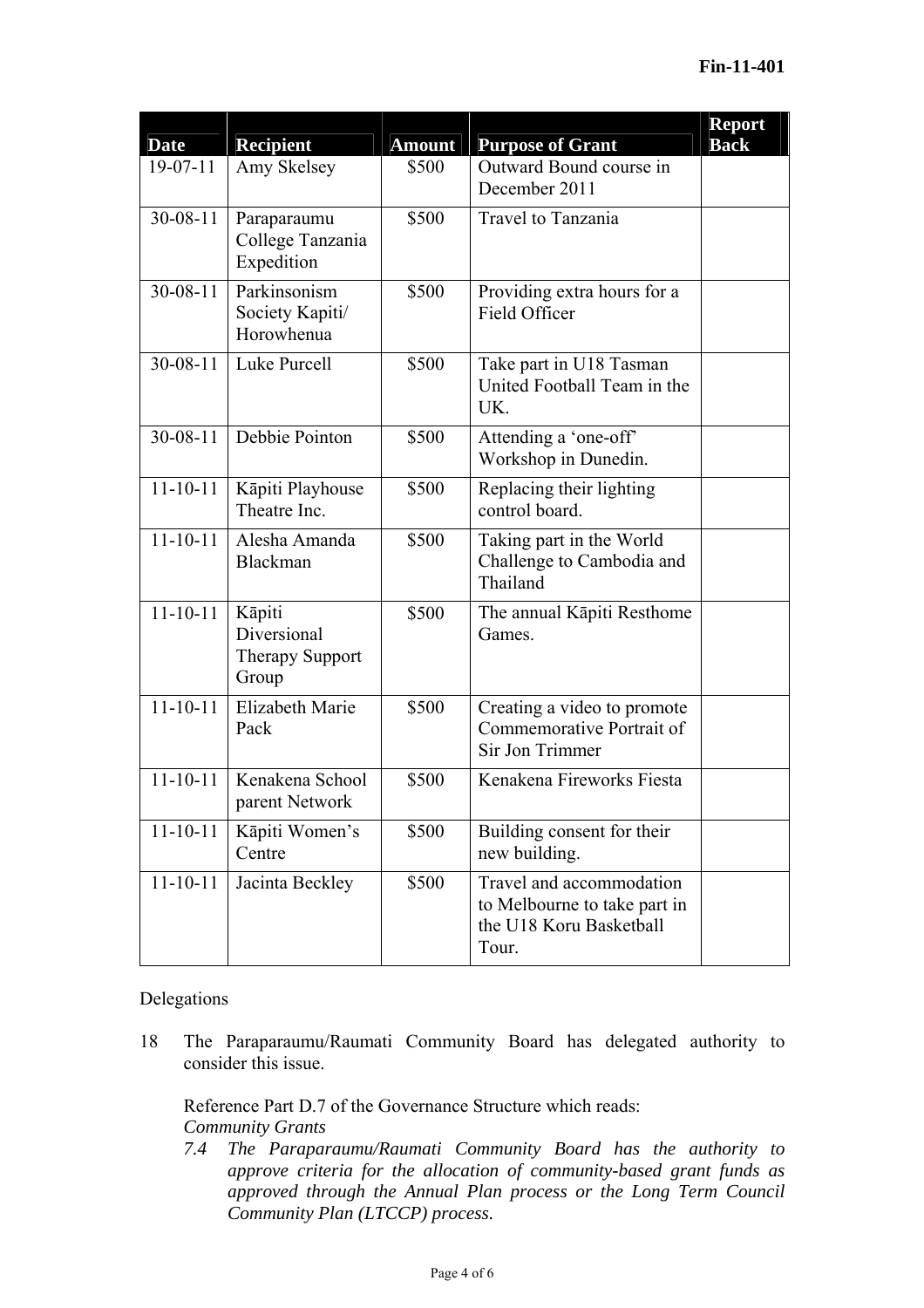*Authority to consider and approve the allocation of community-based grant funds as deemed appropriate under agreed criteria of both existing schemes and any granting schemes that may be approved through the Annual Plan process or the Long Term Council Community (LTCCP) process.* 

# **RECOMMENDATIONS**

- 19 That the Paraparaumu/Raumati Community Board grants the Paraparaumu Scout Group a grant of \$.......... to assist with scouting activities.
- 20 That the Paraparaumu/Raumati Community Board grants Ngāti Haumia/Ngāti Toa Rangatira a grant of \$.......... to assist with the cost of taking part in Waitangi Celebrations 2012.
- 21 That the Paraparaumu/Raumati Community Board grants Louise Frazer a grant of \$......... to assist with the costs of taking part in a World Challenge Expedition to Thailand and Cambodia.
- 22 That the Paraparaumu/Raumati Community Board grants Kāpiti Fun For You Trust a grant of \$......... to assist with the costs of advertising to promote their out of school holiday programmes.
- 23 That the Paraparaumu/Raumati Community Board grants Chantal Pinguet a grant of \$.......... to assist with cost of tuition to attend a Performance Course at the 2012 Royal Academy of Dance International Summer School.
- 24 That the Paraparaumu/Raumati Community Board grants Kristian McLeod a grant of \$......... to assist with the costs associated with representing New Zealand in a Basketball Tournament in Australia.
- 25 That the Paraparaumu/Raumati Community Board grants Logan Bly a grant of \$............. to assist with costs for attending a Ricki Herbert Football Academy International Football tour to Sydney in January 2012.
- 26 That the Paraparaumu/Raumati Community Board grants the Health Science Academy a grant of \$............. to assist with the costs of travel expenses to Auckland to visit three South Auckland Academies
- 27 That the Paraparaumu/Raumati Community Board grants The Web Genius Central Limited a grant of \$500 to assist with the costs of fundraising for Youth Quest.

**Report prepared by:** Approved for submission by:

**Jayne Nock Warwick Read Executive Secretary, Finance Group Manager, Finance**